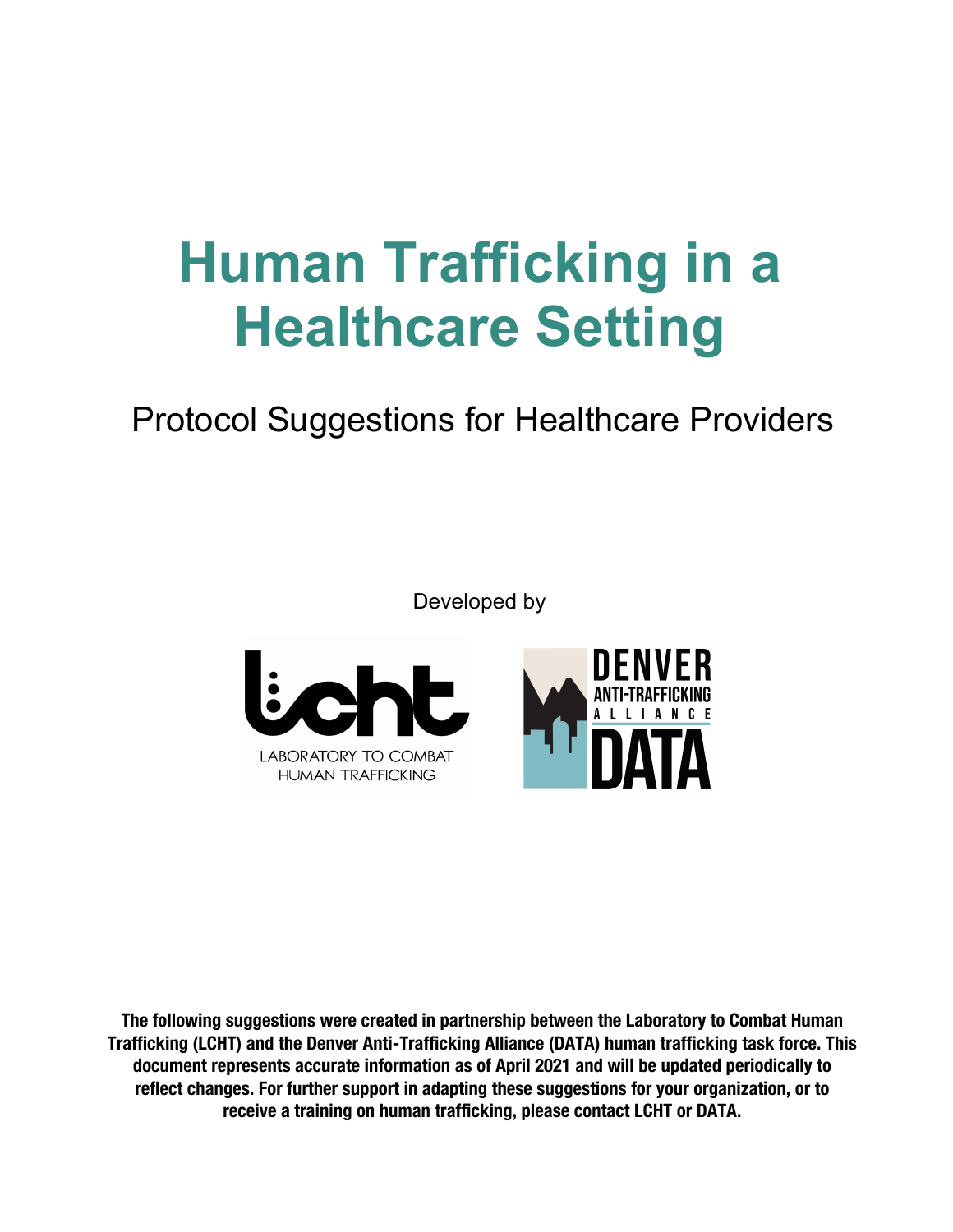### **Table of Contents**

**Purpose Definitions** [Trauma-Informed Responsive Care](#page-9-0)  [Procedures \(Identify\)](#page-4-0)  [Procedures \(Screening & Assessing\)](#page-6-0)  Procedures (Response & Referrals) [Discharge/Warm Hand-Off](#page-8-0)  **Mandatory Reporting** [Example Screening Questions](#page-12-0)  [Colorado Referral Resources](#page-14-0)  [National Referral Resources](#page-15-0)  Contact Information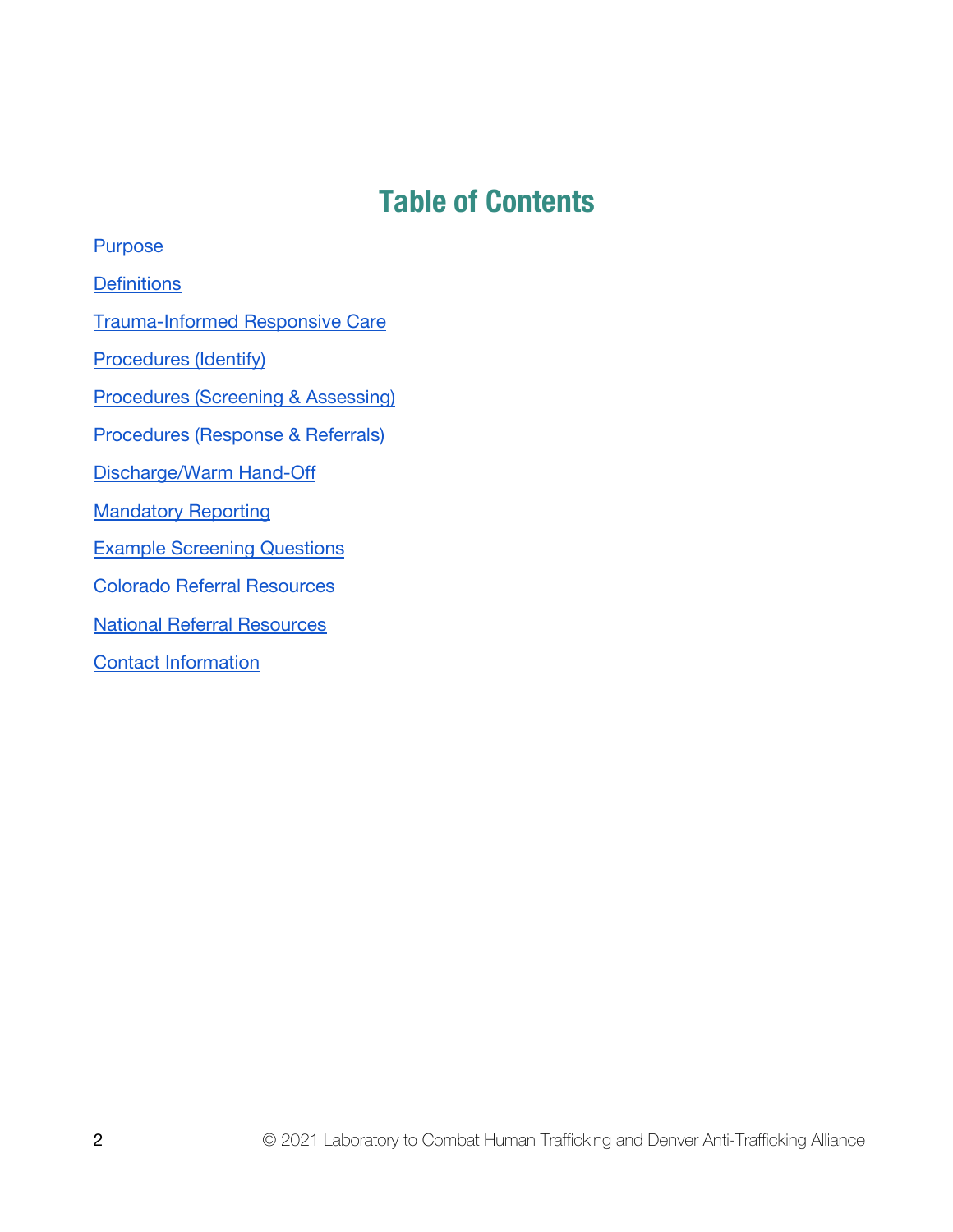# <span id="page-2-0"></span>**PURPOSE**

The purpose of this document is support healthcare professionals in identifying victims or potential victims of human trafficking and safely offer them care, resources, referrals, and other means of protection. The following information may not necessarily be conducive to all healthcare facility operations, structures, etc. This document is meant to act as a starting point for healthcare professionals to create their own organizational protocol on how to address human trafficking within their facility's mission, guidelines, policies, values, and culture.

### **DEFINITIONS**

#### **Federal Definition of Human Trafficking: Trafficking Victims' Protection Act**

- 1. Human Trafficking is a crime involving the exploitation of someone for the purposes of compelled labor or a commercial sex act through the use of force, fraud, or coercion.
- 2. Where a person younger than 18 is induced to perform a commercial sex act, it is a crime regardless of whether there is any force, fraud, or coercion. *\*from the Trafficking Victims Protection Acts of 2000, 2003, 2005, 2008, 2013, 20171*

#### **State Definition of Human Trafficking: Colorado House Bill on Human Trafficking[: HB14-1273](https://cdpsdocs.state.co.us/ovp/Human_Trafficking/ActHB14-1273.pdf)**

- 1. **Human Trafficking for (Labor Trafficking) Involuntary Servitude**: A person who knowingly sells, recruits, harbors, transports, transfers, isolates, induces, entices, provides, receives, or obtains by any means another person for the purpose of coercing the other person to perform labor or services commits human trafficking for involuntary servitude.
- 2. **Human Trafficking for Sexual Servitude (Sex Trafficking):** A person who knowingly sells, recruits, harbors, transports, transfers, isolates, induces, entices, provides, receives, or obtains by any means a person for the purpose of coercing the person to engage in commercial sexual activity commits human trafficking for sexual servitude. Coercion does not need to be proven for minors under the age of 18.

While the federal and state statute definitions of human trafficking differ slightly, in practice there are three types of human trafficking under both definitions:

- 1. Those under 18 involved in commercial sex acts.
- 2. Those 18 and over involved in commercial sex acts through force, fraud, or coercion.
- 3. Those forced to perform labor and/or services through force, fraud, or coercion.

#### **Trauma-Informed: 2**

- 1. Realizing the prevalence of trauma.
- 2. Recognizing how trauma affects all individuals involved with the program, organization, or system, including its own workforce.
- 3. Responding by putting this knowledge into practice.

<sup>1 &</sup>quot;Federal Law," July 14, 2020. [https://humantraffickinghotline.org/what-human-trafficking/fed](https://humantraffickinghotline.org/what-human-trafficking/federal-law#:~:text=Federal%20Anti%2DTrafficking%20Laws)eral-

[law#:~:text=Federal%20Anti%2DTrafficking%20Laws,prevention%2C%20protection%2C%20and%2](https://humantraffickinghotline.org/what-human-trafficking/federal-law#:~:text=Federal%20Anti%2DTrafficking%20Laws)0prosecution. 2 Office for Victims of Crime Training and Technical Assistance Center (OVCTTAC). "Human Trafficking Task Force e-Guide." [https://www.ovcttac.gov/taskforceguide/eguide/1-understanding-human-trafficking/13-victim-centered-approach/.](https://www.ovcttac.gov/taskforceguide/eguide/1-understanding-human-trafficking/13-victim-centered-approach/)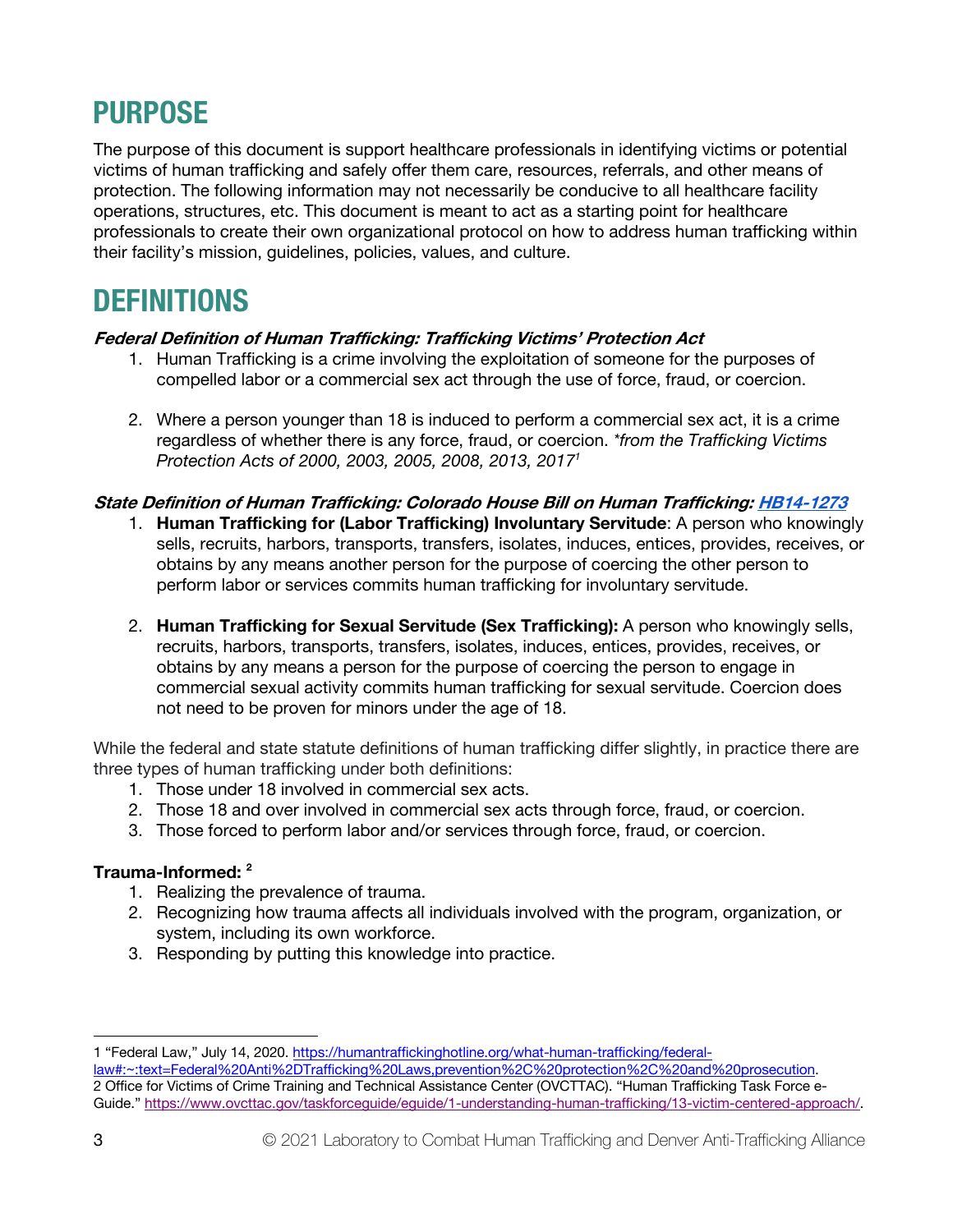**Victim/Survivor-Centered:3** Being victim/survivor-centered means implementing a systematic focus on the needs and concerns of a victim to ensure the compassionate and sensitive delivery of services in a nonjudgmental manner. A victim-centered approach seeks to minimize retraumatization associated with the criminal justice process by providing the support of victim advocates and service providers, empowering survivors as engaged participants in the process, and providing survivors an opportunity to play a role in seeing their traffickers brought to justice.

### **TRAUMA-INFORMED RESPONSIVE CARE**

The HEAL (Health, Education, Advocacy, Linkage) Trafficking Network states that trauma-informed and trauma-responsive care "recognizes the pervasive effects of traumatic experiences on an individual's life and behavior, on their perceptions of themselves and their bodies, and on their relationships with others. Trauma-informed care is non-judgmental and patient-centered care that prioritizes physical, psychological, and emotional safety for all involved, including staff."3

#### **PEARR Tool for a Trauma-Informed Approach**<sup>4</sup>

- 1. Provide Privacy
- 2. Educate
- 3. Ask
- 4. Respect
- 5. Respond

*\*See [the PEARR](https://www.dignityhealth.org/hello-humankindness/human-trafficking/victim-centered-and-trauma-informed/using-the-pearr-tool) Tool for a Trauma-Informed Approach to Victim Assistance in Healthcare Settings for more information on these steps.*

#### **Key Points of a Trauma Informed Approach:**<sup>5</sup>

- Give the patient time to process what is occurring
- Promise only what you can deliver
- Give the patient concrete choices
- Give the patient space to share as they are comfortable
	- Offer breaks if the patient needs it
	- $\circ$  Ask yourself if there anything about the physical environment that would make them feel more comfortable.
		- e.g. lighting, noise, a snack/drink
- Let the patient talk; you do not need to follow a specific script
- Make sure the space is safe- show the patient that the space is safe
	- Give the patient space
	- Meet the individual at eye level, do not stand over them
	- Do not block the entrance/exit
	- Be grounded, take a deep breath, be present and model calm behavior
- Give anticipatory guidance about what to expect next (e.g. exam, procedures)
	- Check-in throughout the process
- Be aware of signs of patient distress and how to respond
	- The patient may appear anxious, upset, agitated, hypervigilant, less engaged or responsive, detached, or confused.
	- Know when to stop, give breaks, and how to get help

<sup>&</sup>lt;sup>3</sup> HEAL Trafficking, *HEAL Trafficking and Hope for Justice's Protocol Toolkit, pg. 9.* 4 Ibid., Dignity Health, *PEARR Tool*, 2019.

<sup>&</sup>lt;sup>5</sup> HEAL Trafficking, HEAL Trafficking and Hope for Justice's Protocol Toolkit.

<sup>4</sup> © 2021 Laboratory to Combat Human Trafficking and Denver Anti-Trafficking Alliance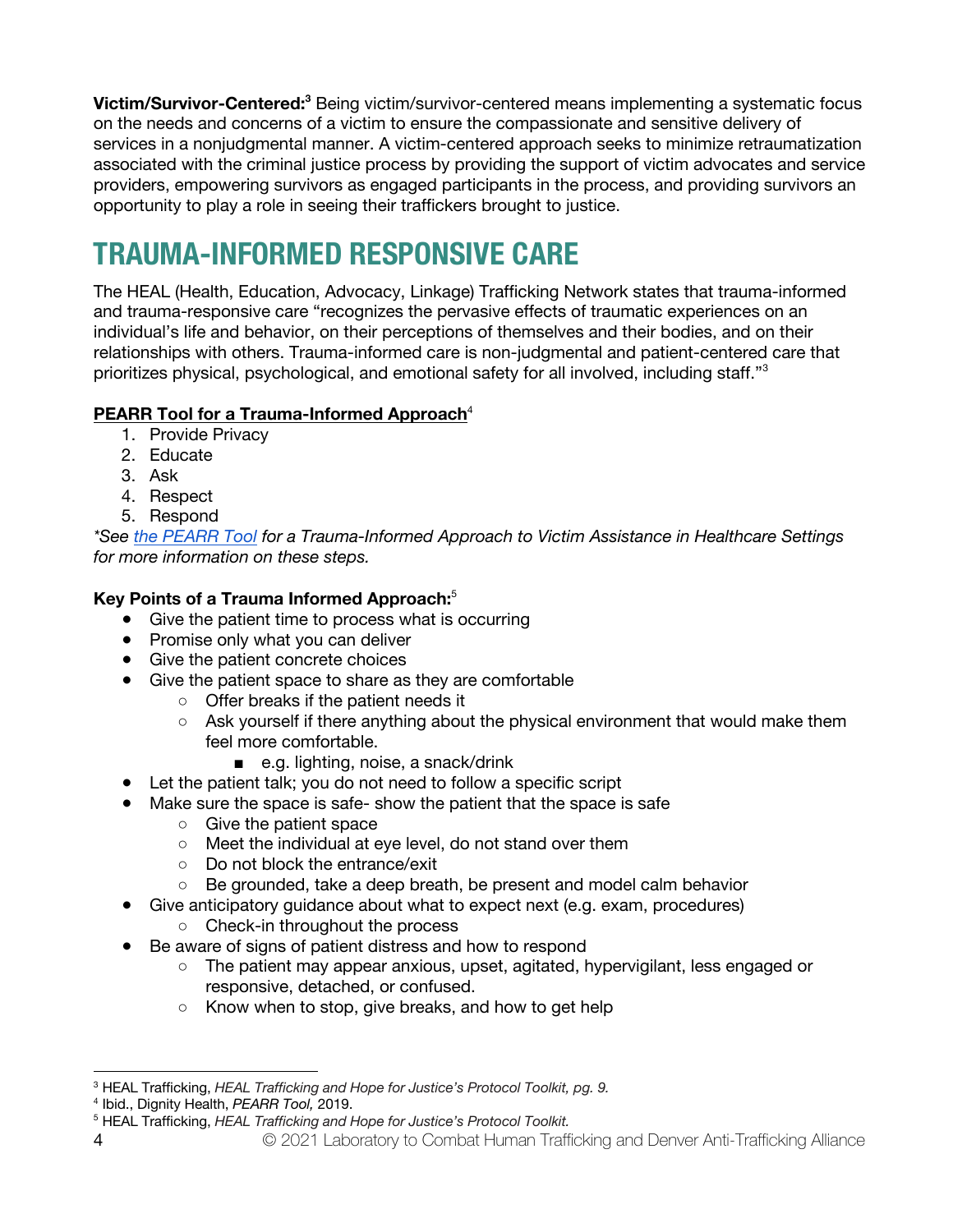# <span id="page-4-0"></span>**PROCEDURE (Identify)**

No singular indicator is a sure sign of human trafficking; the indicators listed below are potential signs of exploitation and/or trafficking in a healthcare setting. Human trafficking indicators may be similar and overlapping to indicators of other forms of abuse such as labor violations, sexual assault, and domestic violence.

| <b>Common Indicators</b>                                                                                                                                                                     |
|----------------------------------------------------------------------------------------------------------------------------------------------------------------------------------------------|
| $\Box$ Story is inconsistent with injuries<br>$\Box$ Delay in seeking care for injuries                                                                                                      |
| $\Box$ Patient is accompanied by an individual who identifies as a close friend or family member;<br>this person insists on speaking for the patient, interpreting, and/or holding documents |
| $\Box$ Patient behavior that demonstrates fear, anxiety, hostility, and/or anger                                                                                                             |
| $\Box$ Unaware of date, time, or location (current location or current address)                                                                                                              |
| $\Box$ Frequent work related/labor injuries including those from not having proper safety<br>equipment                                                                                       |
| $\Box$ Frequent STD or genitourinary problems (pregnancies, pelvic inflammatory<br>disease)                                                                                                  |

#### **Possible Physical Indicators**

- ❏ Unexplained injuries (multiple scars, broken teeth, burns)
- ❏ Evidence of prolonged infection or time since injury (injuries that have begun to heal incorrectly due to lack of treatment, e.g. broken bones)
- ❏ Bacterial infection and/or yeast infections or frequent STIs
- ❏ Work-related injuries (preventable with safety equipment)
- ❏ Multiple or frequent pregnancies/abortions
- ❏ Signs of malnourishment or generally poor health, including malnutrition, dehydration, extreme weight loss, exhaustion, and dental and visual problems (deprived of adequate food, water, light, and sleep)
- $\Box$  Effects of prolonged exposure to extreme temperatures, or industrial or agricultural chemicals
- ❏ Repeated motion injuries
- ❏ Cardiovascular and respiratory problems caused or worsened by stress (high blood pressure or acute respiratory distress)
- ❏ Chronic back pain, headaches, or migraines
- ❏ Tattoos or other types of branding (e.g. cutting, burning)
- ❏ Addiction to drugs and/or alcohol, substance use disorders
- ❏ Evidence of sexual trauma, including presence of unexplained or unusual scar tissue (potentially from forced abortions)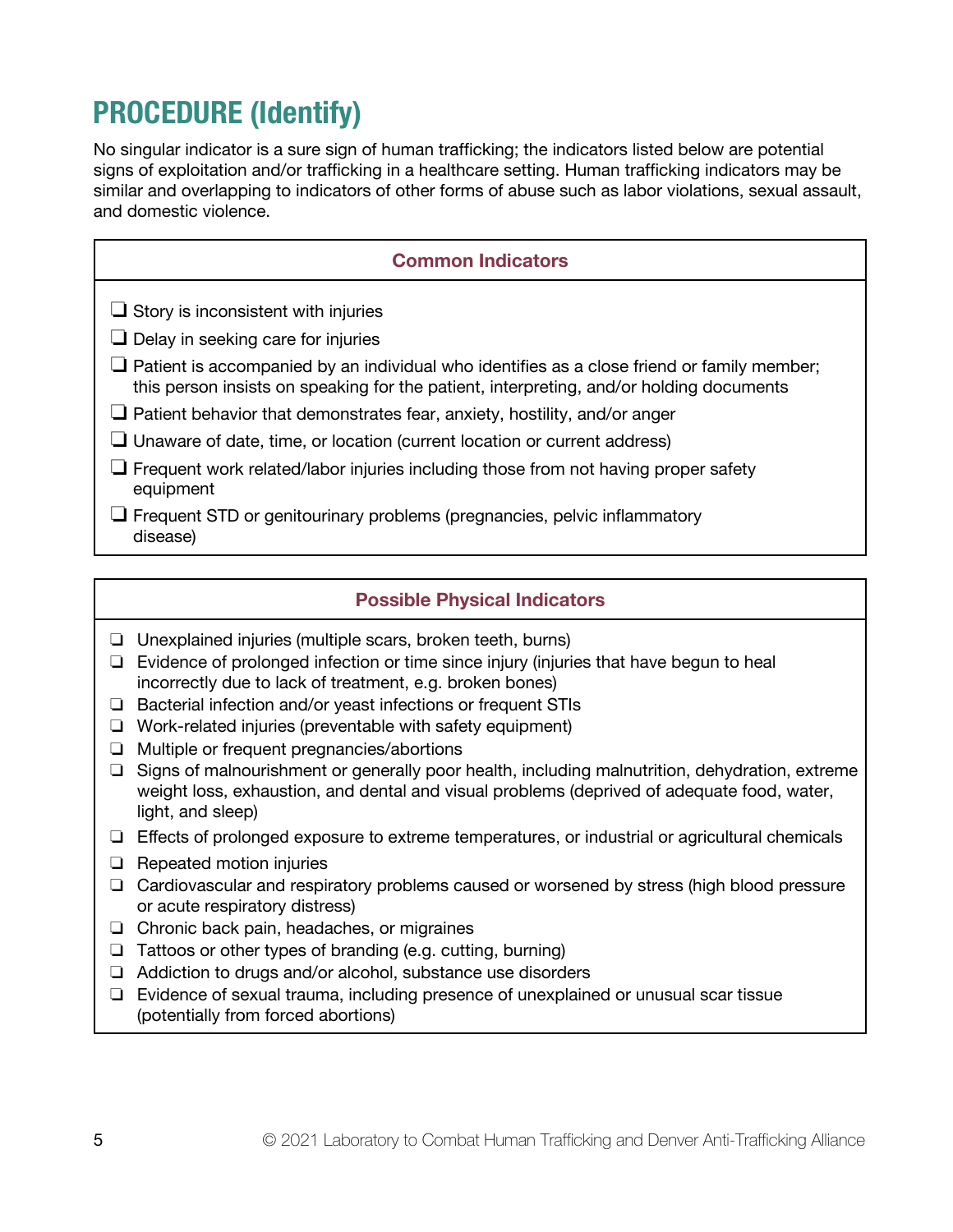#### **Possible Social/Behavioral Indicators**

- ❏ Individual claims to be "just visiting" an area but is unable to articulate where they are staying; the individual does not know the city or state of their current location
- ❏ Individual has numerous inconsistencies in their story and/or exhibits a loss of sense of time or space
- ❏ Someone is claiming to speak for, or on behalf of, a victim (e.g. speaking over them, claiming to provide interpretation but not allowing the individual to converse, etc.); a victim is not allowed to speak for themselves
- ❏ The patient does not have access to their legal documents/identification
- ❏ Individual does not have any type of legal documentation
- ❏ Individual seems to be repeating a scripted or inconsistent history or story
- ❏ Not making eye contact
- ❏ Individual not in control of their identification documents
- ❏ Youth having relationships with older, unexplained adults
- ❏ Individual does not know when their last medical exam occured
- ❏ Lack of healthcare insurance, or paying for care with cash
- ❏ Individual exhibits behaviors including hyper-vigilance or paranoia, fear, anxiety, depression, submission, tension and/or nervousness, or hostility
- ❏ Individual may either be in crisis, or may downplay existing health problems or risks
- ❏ Individual resists help or demonstrates fear that the information they provide will lead to arrest, placement in social services, return to family, or retribution
- ❏ Individual has been abused at work or threatened with harm by an employer or supervisor
- ❏ Individual is not allowed to take adequate breaks, or consume food and water while at work, and/or is not provided adequate protective equipment for hazardous work
- ❏ Individual is required to live in the place of employment or housing provided by the employer
- ❏ Individual does not have appropriate clothing for the weather or venue

#### **Possible Psychological Indicators**

- ❏ Depression
- ❏ Suicidal tendencies or self-harming behaviors
- ❏ Anxiety
- ❏ Post-traumatic stress disorders
- ❏ Lack of emotional response
- ❏ Hyper-vigilance
- ❏ Hostility
- ❏ Dissociation disorders such as memory loss or lack of sense of self-identity
- ❏ Delayed physical or cognitive development
- ❏ Impaired social skills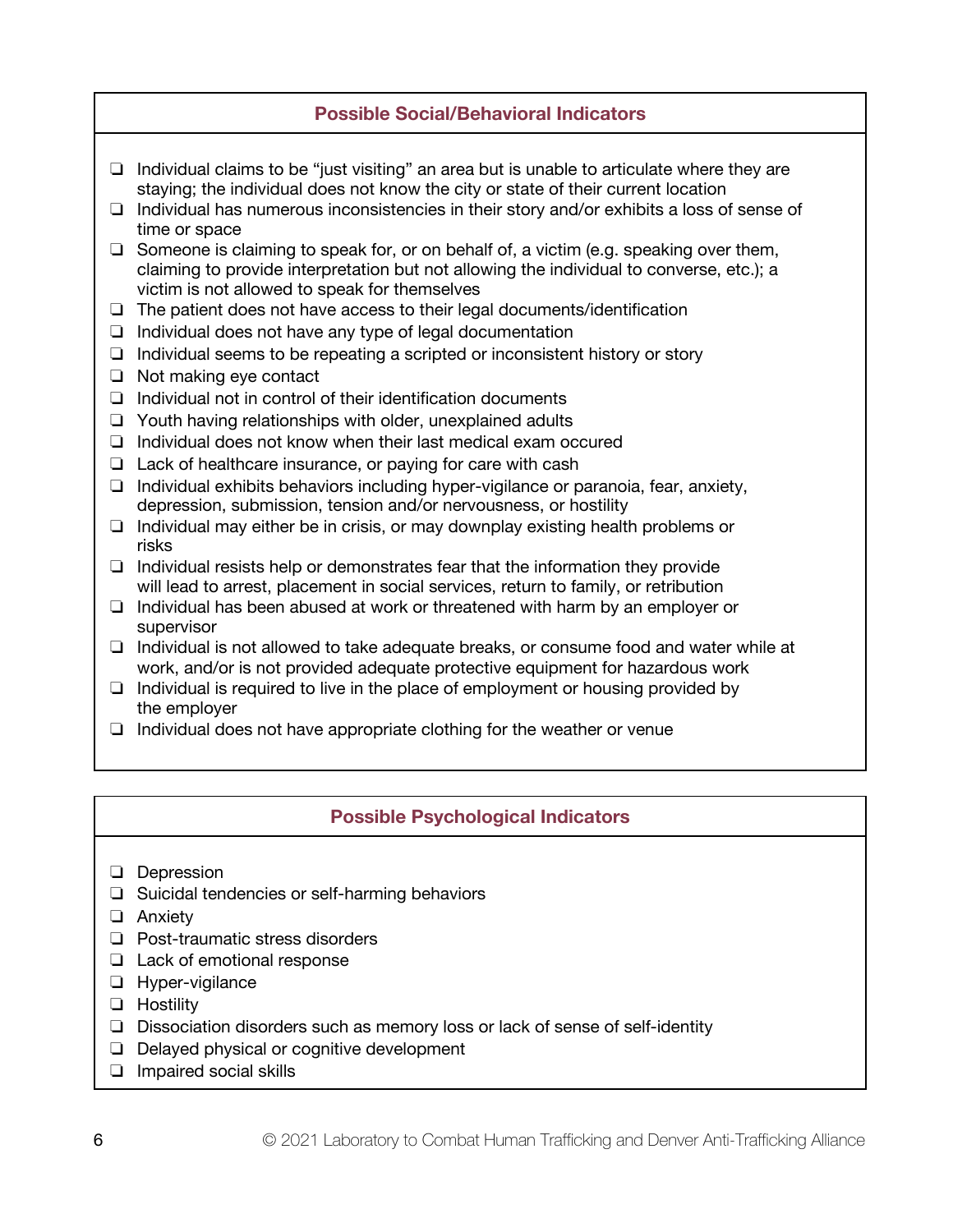# <span id="page-6-0"></span>**PROCEDURES (Screening & Assessing)**

#### **General considerations**

- Throughout interactions, it is important to maintain safety awareness. Victims of human trafficking may be at further risk for harm if their trafficker suspects others might be aware of the situation. Healthcare providers should be mindful of this when working with potential victims.
- It can be difficult to discuss human trafficking, abuse, and/or exploitation. In order to provide trauma-informed care, providers should locate/use other resources such as a medical social worker, child protection team, Colorado's human trafficking hotline, or another trained or experienced provider for assistance if they are not comfortable with these conversations<sup>6</sup>.

#### **If a patient is suspected to be a human trafficking victim, speak with the patient privately regarding the topic. Provide confidence that their safety is of top priority.**

- 1. Separate the patient from any visitors. This may be a simple request of asking visitors to step out, however, it is common in these situations for this person to refuse to leave the room or move away from the patient's close proximity. If translation services are needed, this person may also insist upon interpreting for the patient.
	- Always use your organization's interpretation services, rather than a family member or other accompanying individual. Not only is this in the best interest of the patient that they have this right, it is the law<sup>7</sup>. This information can be relayed to family/visitors insisting upon providing language interpretation.
	- If the visitor does not want to leave the room, consider trying other approaches such as assisting the patient to the bathroom; having another member of the staff (registration, physician, etc.) ask to speak to the visitor outside of the room to collect more information; or escort the patient to a treatment area where visitors are not allowed, such as radiology departments.
- 2. Once the patient is alone, gather information in a trauma-informed manner. Often, you will not have much time to speak with them in order to not raise any concerns or suspicion with the visitor. *For example screening questions, visit the Example Screening Q17uestions section.* 
	- Consider what you can do to help the patient feel comfortable and in control of the situation.<sup>8</sup>
	- Be mindful of both verbal and nonverbal cues when discussing sensitive topics. Do not force a patient to answer questions they are uncomfortable answering.<sup>9</sup>
	- To minimize re-traumatization, limit questions to only those needed to determine a patient's safety and next steps.<sup>10</sup>
	- Be specific about injuries noted on assessments and aware that this information may be used in future legal cases - either for or against the patient.

<sup>6</sup> Cook County Human Trafficking Task Force. "Human Trafficking Model Policy for Healthcare," n.d.

[https://www.cookcountytaskforce.org/uploads/9/1/3/5/9135373/model\\_policy\\_healthcare\\_subcommittee\\_final.pdf. 7](https://www.cookcountytaskforce.org/uploads/9/1/3/5/9135373/model_policy_healthcare_subcommittee_final.pdf) State of Colorado, "Communication with Individuals with Limited English Proficiency," n.d.,

<https://www.colorado.gov/pacific/sites/default/files/HCPF%20Communication%20with%20Individuals%20with%20Limited%20English%> 20Proficiency%20Policy%20and%20Procedure.pdf. 8 Ibid.

<sup>9</sup> Ibid.

<sup>10</sup> Ibid., Dignity Health, *PEARR Tool,* 2019.

<sup>7</sup> © 2021 Laboratory to Combat Human Trafficking and Denver Anti-Trafficking Alliance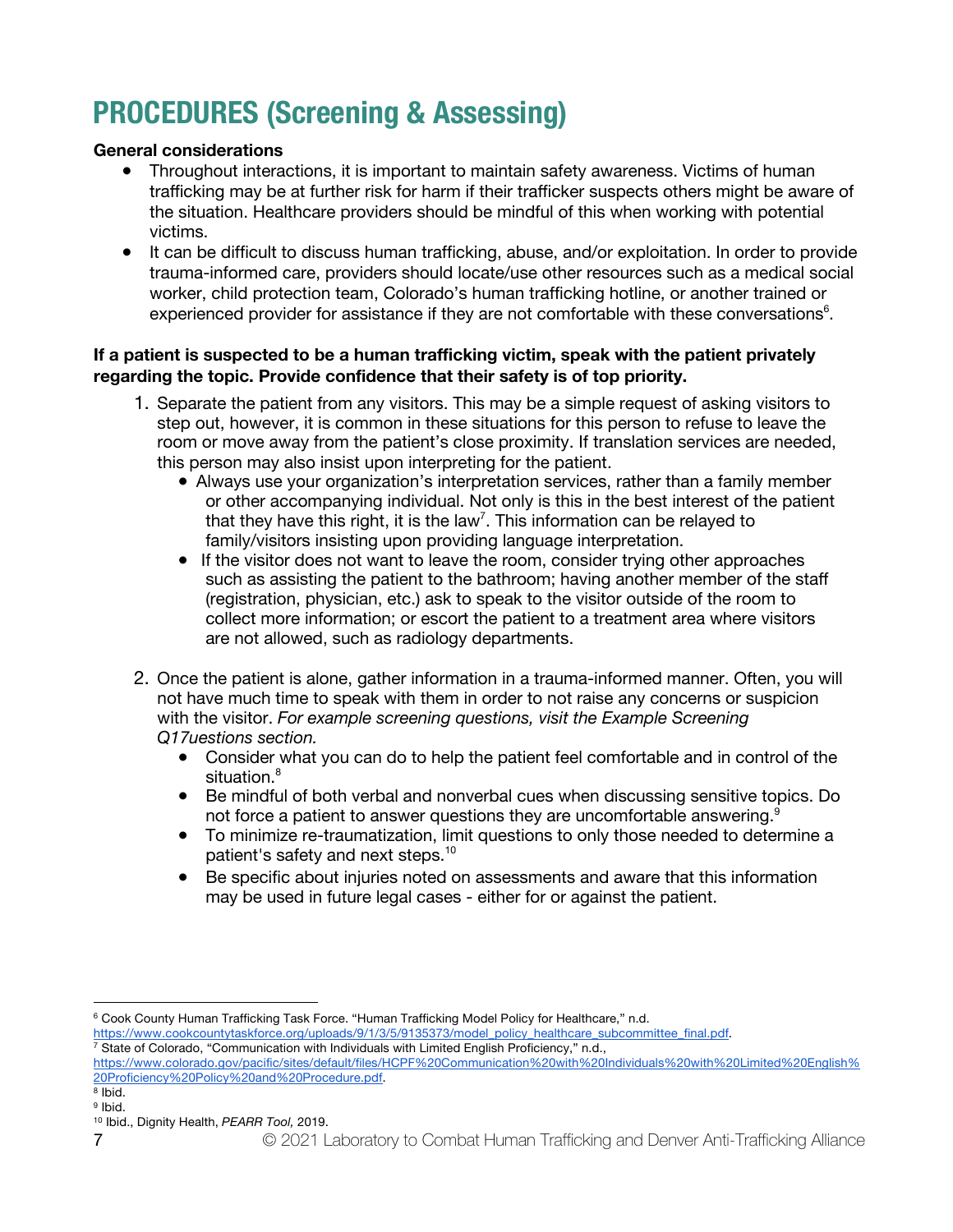## **PROCEDURES (Response & Referrals)**

If a patient self-identifies as a victim of human trafficking or expresses interest in receiving assistance, it is important to determine next steps. A patient may not be ready to exit the exploitative situation; they may only want a phone number in order to seek help when they are ready, or they may be ready for an intervention at that time. Develop patient-centered plans that are guided by the patient. As always, be sure to follow your organization's policies and comply with all HIPPA requirements. For guidance or clarification, contact your organization's HIPAA Privacy Office, Risk Management team, and/or Legal Department.

#### **Ask how you can help.**

Continue to treat the patient for the medical issues for which they initially presented and ensure they are medically stable and their medical needs have been addressed.

- 1. If the patient requests resources or a number to call, provide them with **Colorado's 24/7 Human Trafficking Hotline (866-455-5075)** or **Textline (720-999-9724)** as an optional resource. Victims of human trafficking require multiple resources in an acute setting to successfully sever ties from their trafficker. Often, they require resources such as housing, food, identification, legal aid, and financial assistance.
- 2. If the patient requests immediate assistance, consider the following steps in accordance with your facility's protocols:
	- Contact the social work department to assist with safety planning and obtaining resources for the patient.
	- Consider calling Colorado's 24/7 Human Trafficking Hotline (866-455-5075). You may remain anonymous for these calls and still receive referrals.
	- Contact security and inform them of the need for the patients to remain in a private and safe space without visitors or the ability for others to obtain information on their whereabouts.
	- Ensure the patient understands safety plans, including transportation to a safe destination prior to discharge and access to other needed resources (e.g. legal support, housing, food), etc.
- 3. Work with the patient to determine if law enforcement should be contacted.
	- Remember: Patients under the age of 18 require a mandatory report (see section below for further information).
	- When available, work with law enforcement officers who are assigned human trafficking cases or have specific training on human trafficking. The Colorado Human Trafficking Hotline can help put staff in touch with HT-trained officers.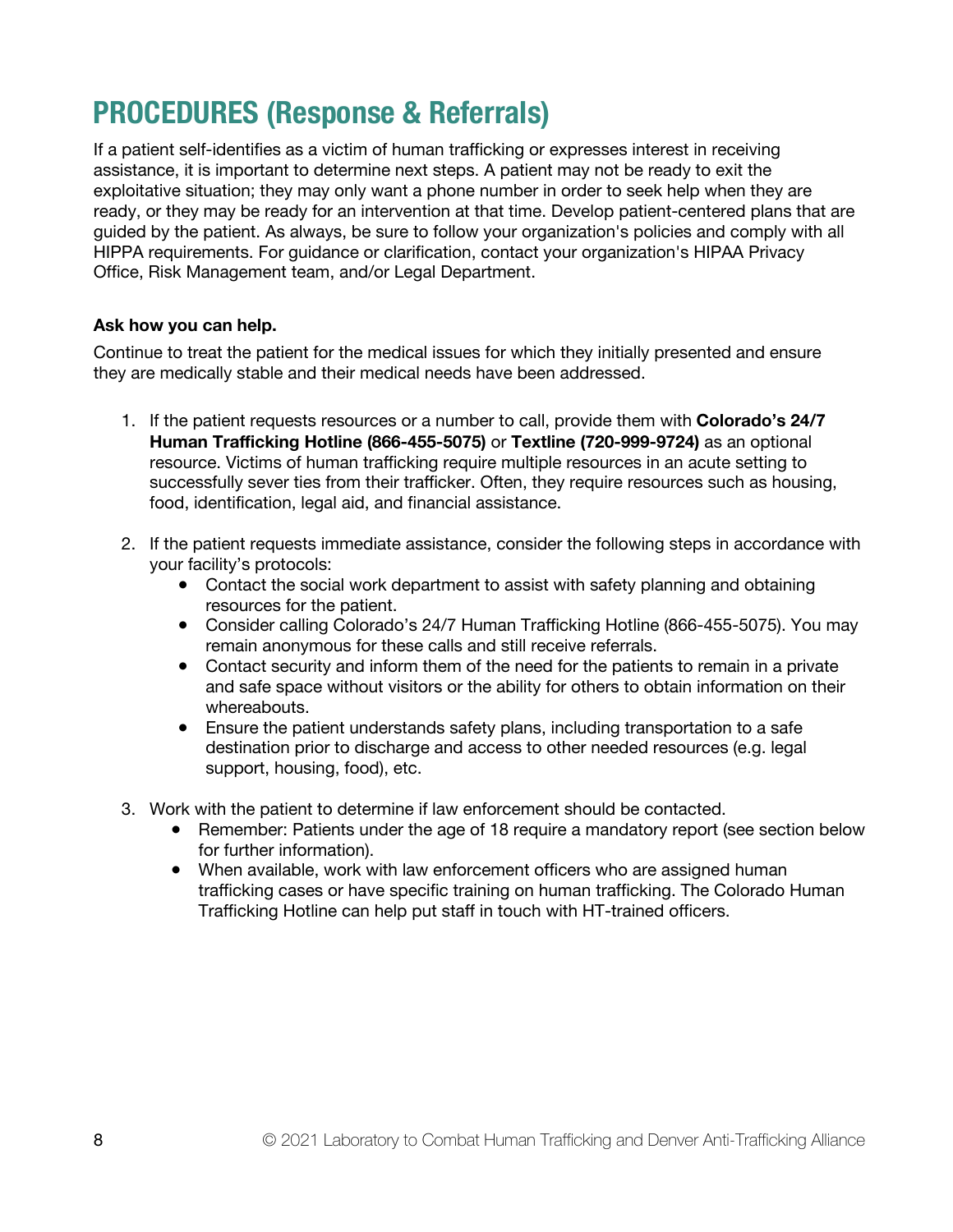#### <span id="page-8-0"></span>**How can I utilize the Colorado Human Trafficking Hotline to assist victims of trafficking?**

Colorado's Human Trafficking Hotline is available 24/7, with access to interpreting services for over 200 languages. All communication is strictly confidential; hotline advocates do not need any identifying information of the suspected victim for callers to access their services. Hotline advocates can assist healthcare providers connect with resources in their local area, including shelters, human trafficking-trained law enforcement personnel, legal service providers, social service agencies, and the FBI's human trafficking task force. Advocates work closely with law enforcement and healthcare providers to treat victims in a trauma-informed manner. These advocates are mandatory reporters of child abuse (and therefore of child sex and labor trafficking).



#### **Discharge/Warm Hand-Off**

Survivors of human trafficking have varied needs and lived experiences, and there is no singular protocol that can predict those needs in advance. Survivors should be provided options for the types of services they may need for safety and to begin their healing process. These optional services may include mentorship, mental health, housing, clothing, etc. Survivors should be asked what their immediate needs are and then provided information to help them exit the healthcare system with a safe place to go and have their basic needs met.

The Colorado 24/7 Human Trafficking Hotline can assist with referrals to services and provide warm handoffs when appropriate. If your place of work has access to medical social workers, it is beneficial to include them in the patients' discharge planning. Social workers often have access to community resources and can help facilitate post-discharge needs. You may remain anonymous in your call to the human trafficking hotline, however please remember to always follow your organization's privacy policies and comply with HIPAA.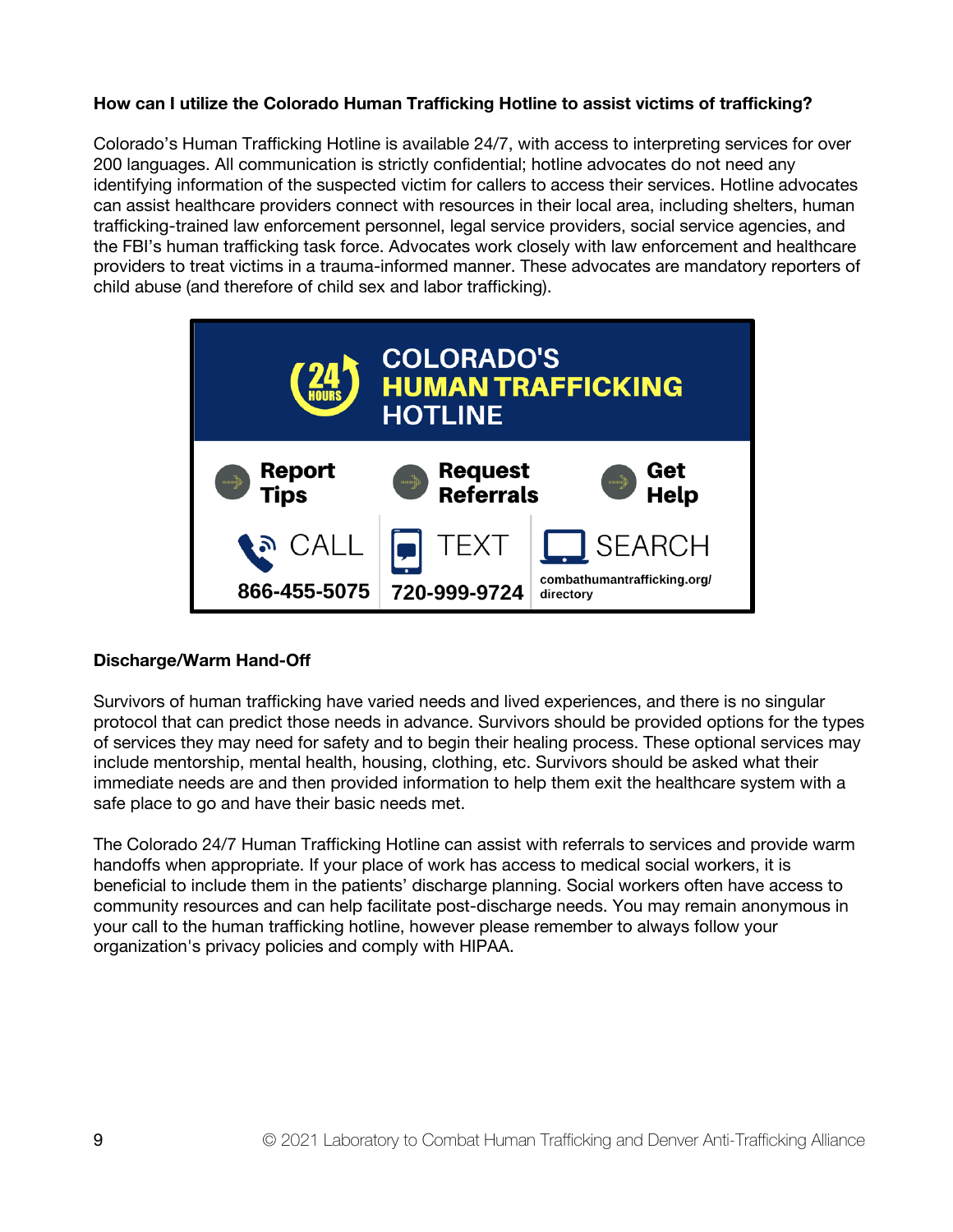## <span id="page-9-0"></span>**MANDATORY REPORTING**

The following information is not intended to be a complete compilation of Colorado laws surrounding mandatory reporting. Please consult your legal counsel and organizational policy for guidance or questions regarding mandatory reporting.

#### **Suspicion of abuse (including physical, psychological, sexual, emotional) or neglect is all that is required for a mandatory reporter to report abuse of a child or an "at-risk" adult in Colorado.**

Please visit the following links for additional resources regarding mandatory reporting:

- The Colorado Child Abuse Hotline and training on mandatory reporting <https://co4kids.org/mandatoryreporting>
- Colorado Department of Public Safety list of resources on mandatory reporting <https://cssrc.colorado.gov/mandatory-reporting>
- Colorado Revised Statutes Children's Code <https://leg.colorado.gov/sites/default/files/images/olls/crs2018-title-19.pdf>
- You can visit this website to receive a mandatory reporter training [https://coloradocwts.com/mandated-reporter-training.](https://coloradocwts.com/mandated-reporter-training)

#### **If the individual is 0 through 17 years old:**

- Trafficking of a minor for sexual servitude was added to the Colorado definition of child abuse effective in January 2017. Trafficking of a minor for involuntary servitude was added in 2019. If you suspect the child has been subjected to physical, emotional/verbal/psychological abuse, or neglect, this should be reported as suspected child abuse.
- Healthcare providers are mandatory reporters for child abuse and should call the Colorado Child Abuse Hotline or local law enforcement if they suspect their underaged patient is a victim of trafficking (844-CO4KIDS). Failure to report can result in fines or jail time.
- HIPAA is not a barrier when reporting to the child abuse hotline or to law enforcement.
- Be up front with the minor about your mandatory reporting responsibilities, so that they don't feel that you violated their trust by reporting your suspicion.

#### **What if the individual does not want to report?**

- If the adult victim is not under 18 years old or an at-risk adult, and does not want law enforcement involved, you should talk to them about resources that may support them.
- Don't push them to involve law enforcement if they aren't ready. It may be too dangerous for them to leave their situation at that time. By establishing trust and respecting their wishes, you are letting them know that your healthcare facility is a safe place that they can go if they need help in the future. This is often distressing to healthcare providers, but we must be respectful of the individual's decisions at that time. The information you give them may protect them in the future, if and when they find themselves ready to seek help.
- Consider making a safety plan with the individual; do they have copies of important documents kept somewhere safe? Do they have a friend/family that they can stay with in an emergency? Can they memorize the phone number for Colorado's Human Trafficking Hotline? Consider scheduling a follow-up appointment, if able to, to ensure their safety. Always let them know that they can come back and that "this" is a safe space.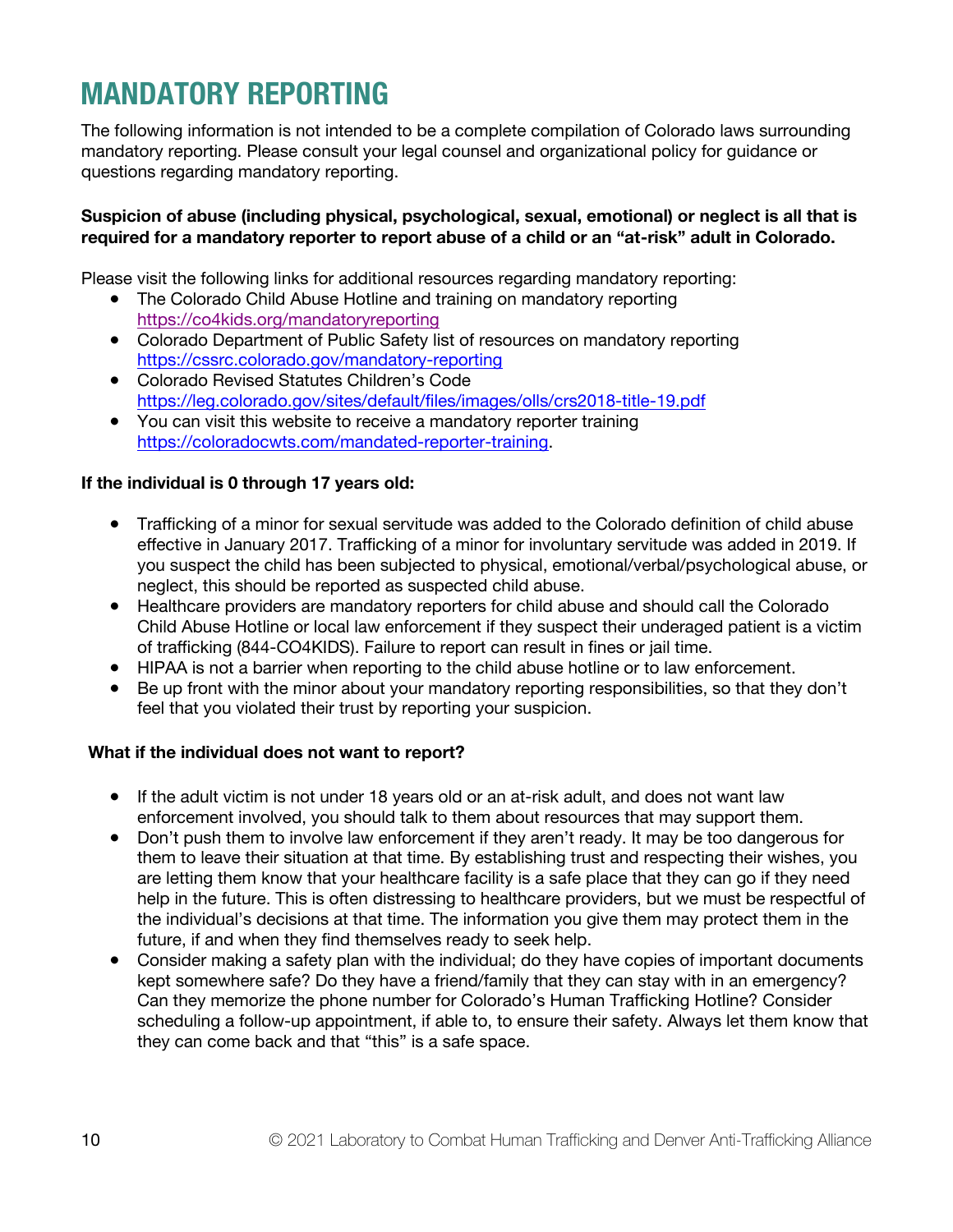#### **Colorado Statute on Mandatory Reporting for Child Abuse**

[C.R.S. § 19-3-304](https://codes.findlaw.com/co/title-19-childrens-code/co-rev-st-sect-19-3-304.html) provides that any person specified in this section:

- 1. who has reasonable cause to know or suspect that a child has been subjected to abuse or neglect, or
- 2. who has observed the child being subjected to circumstances or conditions that would reasonably result in abuse or neglect shall immediately upon receiving such information report or cause a report to be made of such fact to:
	- **a) the county department of human services or**
	- **b) the local law enforcement agency, or**
	- **c) through the state child abuse reporting hotline**

"Abuse" or "neglect" means an act or omission in which one of the following threatens the health or welfare of a child:

- Where a child exhibits evidence of skin bruising, bleeding or malnutrition;
- Where a child is subjected to unlawful sexual behavior;
- Where a child is in need of services because the child's parents, legal guardian, or custodian fails to take the same actions to provide adequate food, clothing, shelter, medical care, or supervision that a prudent parent would take;
- Where a child is subjected to emotional abuse. "Emotional abuse" means an identifiable and substantial impairment of the child's intellectual or psychological functioning or a substantial risk of impairment of the child's intellectual or psychological functioning or development.
- Where a child is neglected or dependent as described i[n C.R.S. 19-3-102;](https://codes.findlaw.com/co/title-19-childrens-code/co-rev-st-sect-19-3-102.html)
- Any case in which, in the presence of the child, or on the premises where a child is found, or where a child resides, a controlled substance is manufactured or attempted to be manufactured.
- Any case where a child tests positive at birth for a controlled schedule I or II drug;
- Any case in which a child is subjected to human trafficking of a minor for sexual servitude pursuant to C.R.S. 18-3-504.

For purposes of mandatory reporting, a "child" is a person under the age of 18 years. Human Trafficking for Involuntary Servitude

- 1. A person who knowingly sells, recruits, harbors, transports, transfers, isolates, entices, provides, receives, or obtains by any means
- 2. Another person
- 3. For the purpose of coercing the other person to perform labor or services.

Human Trafficking for Sexual Servitude

- 1. A person who knowingly sells, recruits, harbors, transports, transfers, isolates, entices, provides, receives, or obtains by any means
- 2. Another person
- 3. For the purpose of coercing the other person to engage in commercial sexual activity.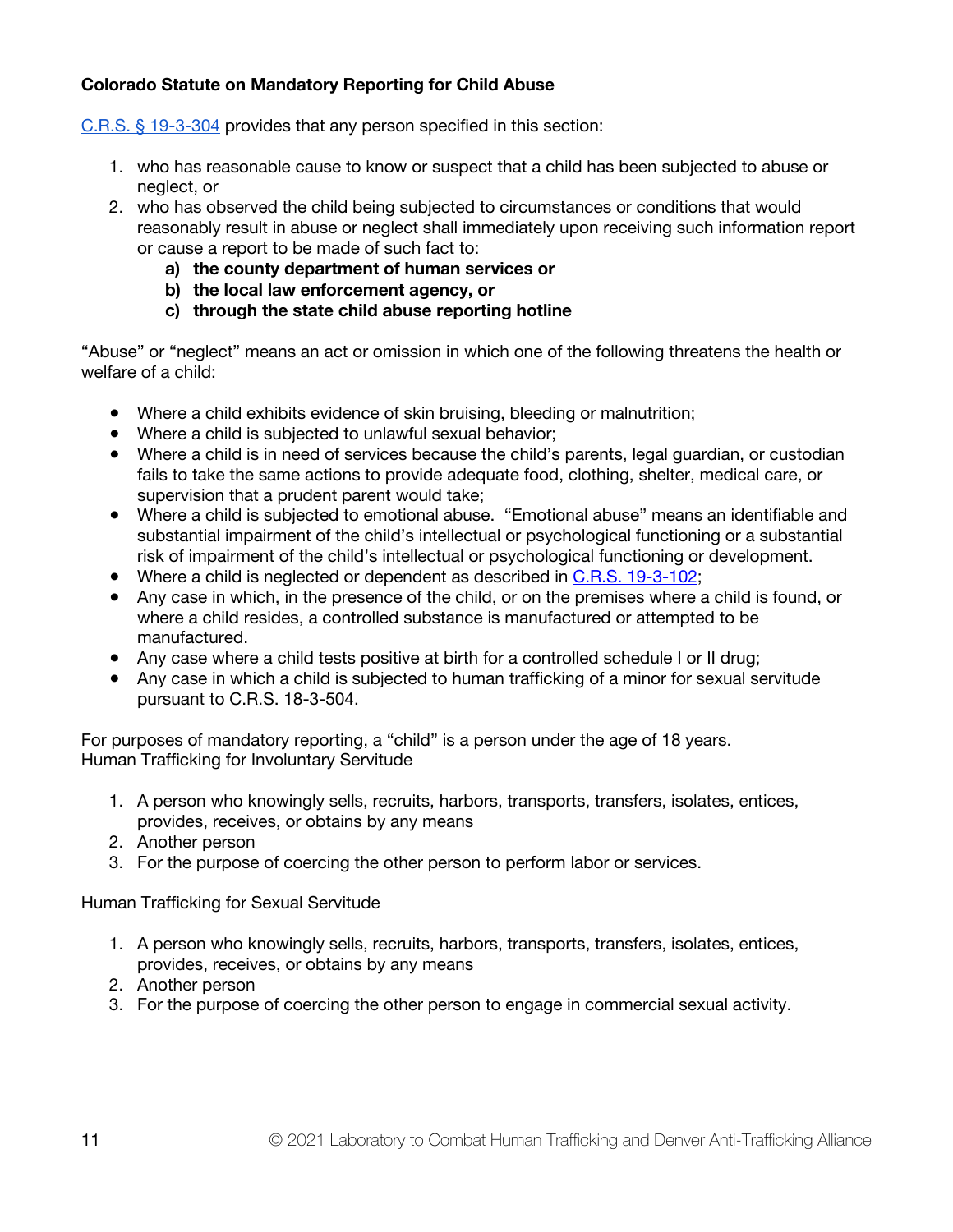"Coercion" means inducing a person to act or refrain from acting, if the inducement is accomplished by any one or more of the following means:

- Use of force, abduction, causing serious harm to, or restraint;
- Use of a plan or statement to cause someone to believe that their failure to perform the act (or failure to refrain from acting) will result in the use of force, abduction, causing serious harm to, or restraint;
- Using or threatening to use the law or legal process;
- Threatening to notify INS;
- Destruction of or threats to destroy ID or other documents;
- Controlling or threatening to control a person's access to a controlled substance;
- Use of debt bondage;
	- The exploitation of a person's physical or mental impairment, where such impairment as a substantial adverse effect on the person's cognitive or volitional functions.

#### **Colorado Statute on Mandatory Reporting for At-Risk Adults**

Mandatory Reporting of At-Risk Adults, [C.R.S. 18-6.5-108](https://codes.findlaw.com/co/title-18-criminal-code/co-rev-st-sect-18-6-5-108.html)

- Report to Law enforcement
- Within 24 hours
- Reasonable cause to believe…abuse neglect or exploitation is taking place
- Of a person over 70 (from 7/1/2014)
- Of a person with IDD (from 7/1/2016)
- Immunity for report made in good faith
- Failure to report is a crime

Definition of At-Risk Adult

- 1. Elders 70 and older;
- 2. Adults who are 18 and older with a recognized intellectual and/or developmental disability (IDD).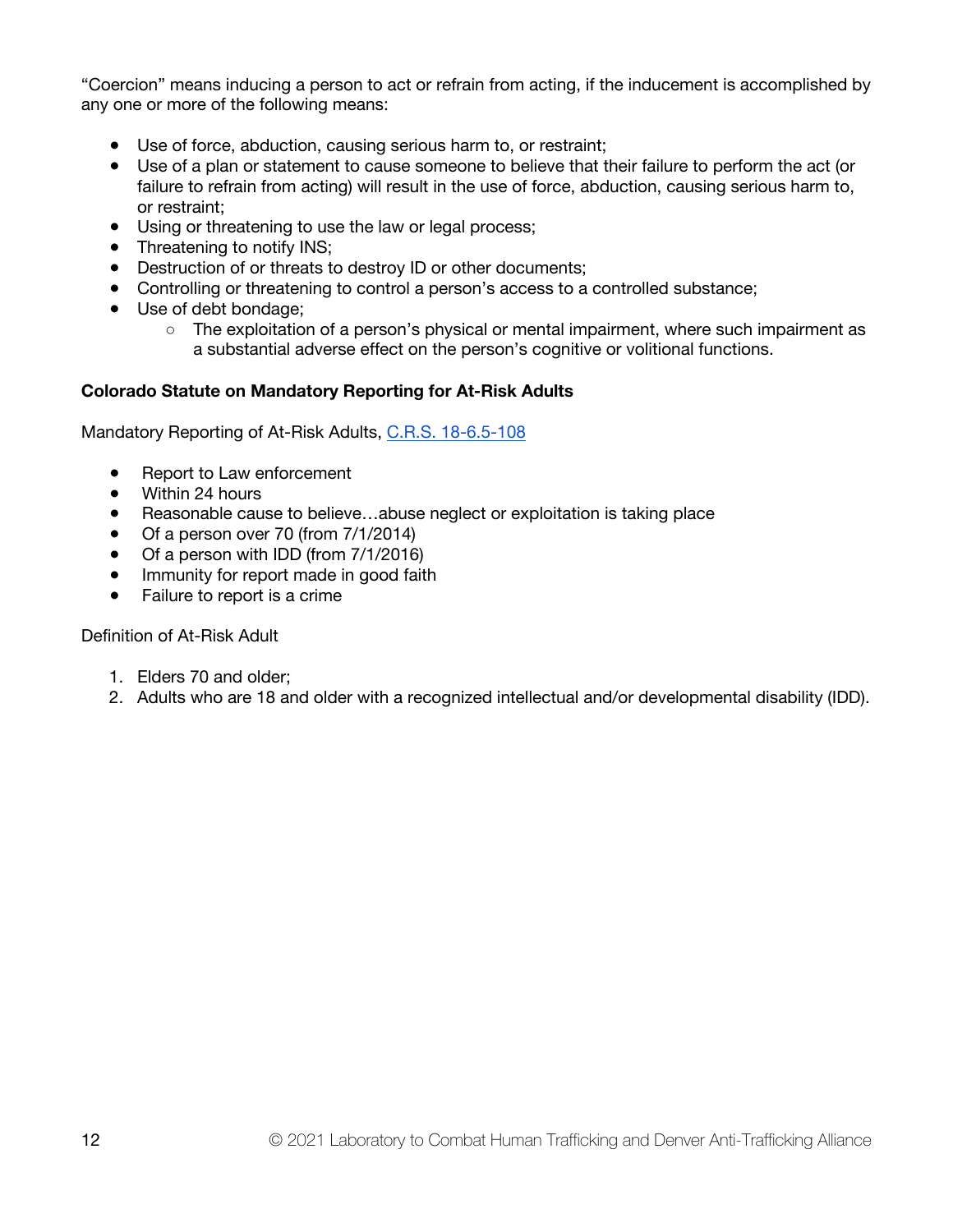# <span id="page-12-0"></span>**EXAMPLE SCREENING QUESTIONS**

#### *[Questions adapted from Cook County Model Policy for Healthcare](https://www.cookcountytaskforce.org/uploads/9/1/3/5/9135373/model_policy_healthcare_subcommittee_final.pdf)*

#### **Sample conversation starters include:**

- 1. If the patient has a chronic condition or it has been quite some time since they've seen a doctor: "It seems like it has been a while since you have been able to see a doctor. Many patients have a number of barriers to seeing a doctor. Is there any reason that you weren't able to see a doctor before? Was anyone telling you not to come?
- 2. If the patient looks pale or malnourished: "I'm hoping to better understand your health, could you tell me more about your diet and what you normally eat? Do you cook your own food? Do you have time to eat during your workday? Is someone else providing food for you?
- 3. If a patient has bruises in various stages of healing, and/or expresses concern about the ramifications of displeasing a family member, friend, or partner: "No one deserves to be hurt or threatened. If you feel comfortable sharing, could you tell me more about where these bruises came from? Is there anyone forcing you to do anything that you don't want to do?

#### **Sample framing statements include:**

- 1. "Many patients we see have experienced violence in their lives. I now ask all patients I see about violence they may have experienced. Has there ever been a time when you have been hit or threatened by anyone to do something you didn't want to do?
- 2. "Some illnesses can be a result of stress in our lives. Is there anything going on currently or in the past that you feel might have affected your health negatively?"
- 3. "In order to better understand what might have caused your sickness and/or what resources we might be able to provide you with, I would like to ask you some questions. Let me know if anything I ask makes you feel uncomfortable. You do not have to answer if you don't want to. I am here to help." (see sample questions below)
- 4. Labor trafficking: "I would like to ask you some questions related to your day to day activities because what you do for a living can sometimes impact your health."

#### **Sample questions:**

- 1. Is anyone forcing you to do anything you don't want to do?
- 2. Can you leave your work or living situation if you wanted to?
- 3. Have you (or your family) been threatened if you try to leave?
- 4. Are any basic needs being held from you (food, water, sleep, medical care)?
- 5. Do you have control over the money you earn?
- 6. Are you allowed to contact family or friends?
- 7. Have you ever exchanged sex for food, money, clothing, or shelter?

If the patient answers "yes" to any of these questions, it is important to relay compassion and concern. If a patient discloses this sensitive information to you, follow up with a statement such as the following:

- *We are here to help you.*
- *Thank you for sharing.*
- *Our first priority is your safety.*
- *We will give you the medical care you need.*
- *We can help find you a safe place to stay.*
- *You have rights.*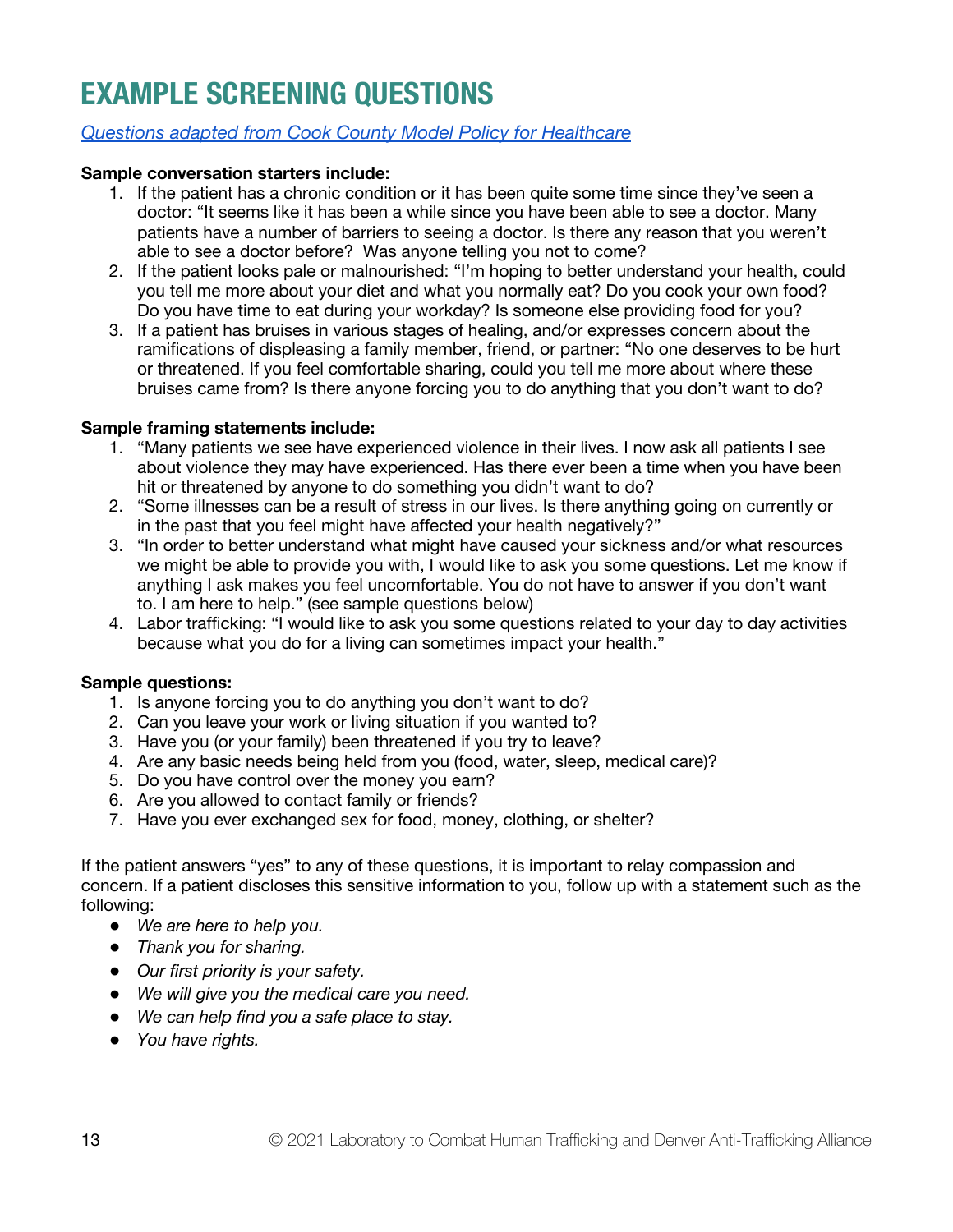#### **Interviewing a Patient Using a Trauma-Informed Approach:**

*Suggestion of what you can say:*

- What would you like to share?
- What brings you in today?
- This is not your fault.
- Additionally, you can:
	- Acknowledge that being in the hospital is a stressful situation.
	- Be affirming and kind, not pandering or overly sweet; be authentic.
	- Ask what will help them feel safer during this time.
	- Consider additional support as available such as music, comfort measures, visualization, or aromatherapy.

*What NOT to say:*

- "It's going to be ok."
- Avoid anything that can be perceived as judgmental or shaming.
- Avoid "why" questions.
- Do not give commands.
- "Calm down"

#### *Listening:*

- Ask open ended questions that are neutral.
- Consider simple yes/no questions if it feels more appropriate, but create space for the patient to feel empowered.
- Observe their non-verbal behavior.
- Do not join their dysregulated state.
- Get rid of any distractions.
	- Turn off the TV (unless the patient prefers it to be on).
	- Be away from the computer/phone, or if necessary position so that you can still have eye contact with the patient.
		- Be aware of cultural considerations in relation to making eye contact with the patient.
- Make sure you won't be interrupted.
- Give time for responses and demonstrate patience.
- Be ok with silence within the conversation.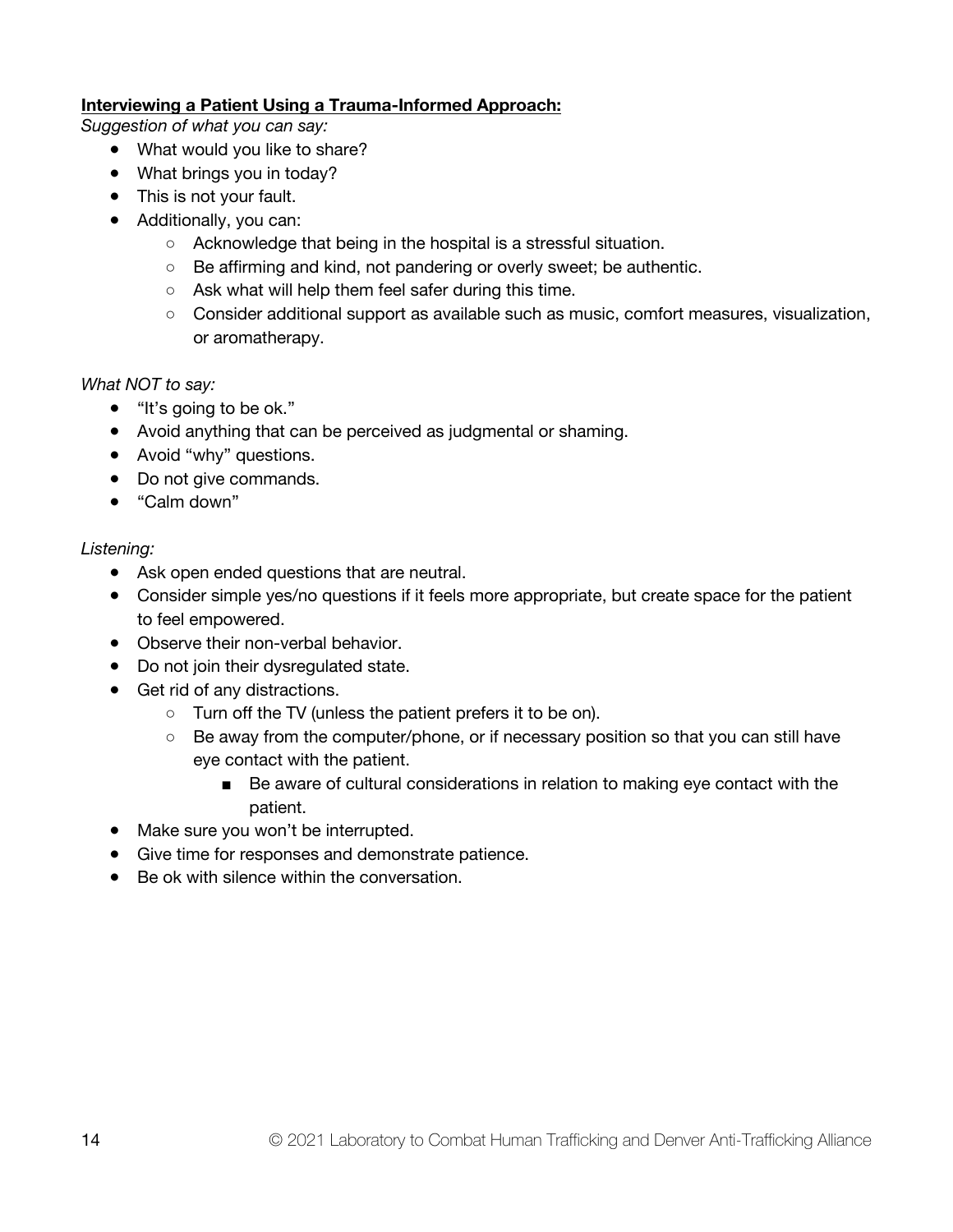# <span id="page-14-0"></span>**COLORADO REFERRAL RESOURCES**

This list is not exhaustive and is meant to be used for quick referrals. If the resource you are seeking is not listed below, please call Colorado's 24/7 Human Trafficking Hotline for additional options. **Colorado's 24/7 Human Trafficking Hotline** - Call: 866-455-5075 Text: (720) 999-9724. You can also access most resources online by searching based on location or resource type: [https://combathumantrafficking.org/directory/. Thi](https://combathumantrafficking.org/directory/)s is a statewide resource for survivors, service providers, and community members. As a healthcare professional, you can call this line at any time to be connected to more than 300 local, trained resources across the state depending on your needs. This includes anything from immediate needs like mental or medical health, shelter, safe spaces, or transportation to longer term needs like substance disorder treatment, employment assistance, mentorship, or leadership development programming.

#### **Asia Pacific Development Center (APDC) (720) 394-7909:**

APDC focuses on a holistic approach to bringing compassionate care and culturally responsive services to the communities they serve. APDC acts as a "one-stop" shop for clients to get a variety of resources all in one building.

#### **Blue Bench (303) 322-7273:**

The Blue Bench uses a community-based approach to prevention, ensuring schools, businesses, law enforcement and more are committed to survivor-centered responses and sexual violence education. **Colorado Coalition for the Homeless (CCH) (303) 293-2217:**

CCH provides integrated housing, health care, vocational and supportive services, for individuals experiencing homelessness.

#### **Colorado Legal Services (CLS) (303) 837-1313:**

CLS provides meaningful access to high quality, civil legal services in the pursuit of justice for many low-income persons and members of vulnerable populations throughout Colorado. They have 14 locations across the state.

#### **Colorado Organization for Victim Assistance (COVA) (303) 861-1160:**

COVA offers comprehensive case management for victims of trafficking and other forms of violence. **El Centro Humanitario (303) 292-4115:**

El Centro Humanitario Para Los Trabajadores provides educational opportunities and ensures safe working conditions for day laborers in Denver.

#### **Gathering Place (303) 321-4198:**

The Gathering Place is the only daytime drop-in center in metropolitan Denver that serves women, their children, and transgender individuals who are experiencing poverty, many of whom are also experiencing homelessness.

#### **Harm Reduction Action Center (303) 572-7800:**

The Harm Reduction Action Center has committed itself to serving Colorado's public health by working to reduce the harms associated with drug use. They provide direct services that curb the spread of HIV, Hepatitis C, and accidental overdoses among people who inject drugs.

**Rocky Mountain Immigrant Advocacy Network (RMIAN) (303) 433-2812:**

RMAIN provides free legal services to immigrant children and to adults in immigration detention. **Servicios de la Raza (303) 458-5851:**

Servicios de la Raza provides and advocates for culturally responsive, essential human services and opportunities to the community.

#### **Street's Hope (303) 433-2712:**

Street's Hope provides services to support and empower people who have experienced human trafficking. They provide case management and mental health services as well as group mentoring.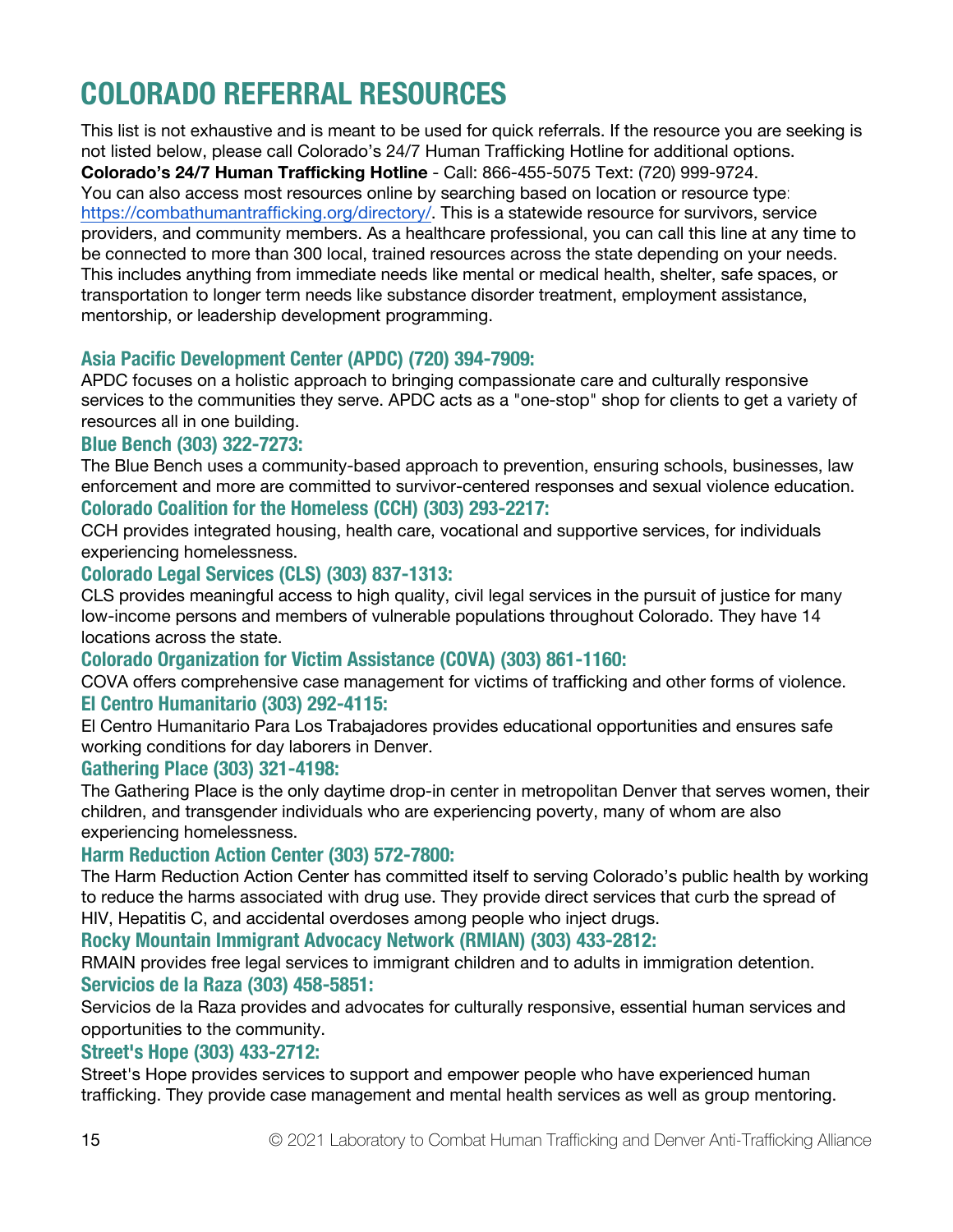## <span id="page-15-0"></span>**NATIONAL REFERRAL RESOURCES**

**Caring for Trafficked Persons: A Guide for Health Providers, The International Organization for Migration and UN Global Initiative to Fight Human Trafficking**  [\(publications.iom.int/bookstore/free/CT\\_Handbook.pdf\)](https://publications.iom.int/books/caring-trafficked-persons-guidance-health-providers)

**Dignity Health Human Trafficking Response** [\(https://www.dignityhealth.org/hello-humankindness/human-trafficking\)](https://www.dignityhealth.org/hello-humankindness/human-trafficking)

**Documenting ICD 10 Codes, HEAL Trafficking and the Center for Missing and Exploited Children** <https://healtrafficking.org/wp-content/uploads/2021/02/Documenting-ICD-Codes-01.29.20.pdf>

**HEAL Trafficking, Health Professional Education, Advocacy, and Linkage** [\(https://healtrafficking.org/\)](https://healtrafficking.org/)

**Human Trafficking: Guidebook on Identification, Assessment, and Response in the Healthcare Setting, Massachusetts General and Massachusetts Medical Society**  [\(www.massmed.org/Patient-Care/Health-Topics/...and.../Human-Trafficking-\(pd](http://www.massmed.org/Patient-Care/Health-Topics/...and.../Human-Trafficking-)f)/)

**National Human Trafficking Hotline, National Tip and Referral Hotline** [\(humantraffickinghotline.org\)](https://humantraffickinghotline.org)

**SOAR to Health and Wellness, U.S. Department of Health and Human Services** [\(www.acf.hhs.gov/otip/training/soar-to-health-and-wellness-training\)](http://www.acf.hhs.gov/otip/training/soar-to-health-and-wellness-training)